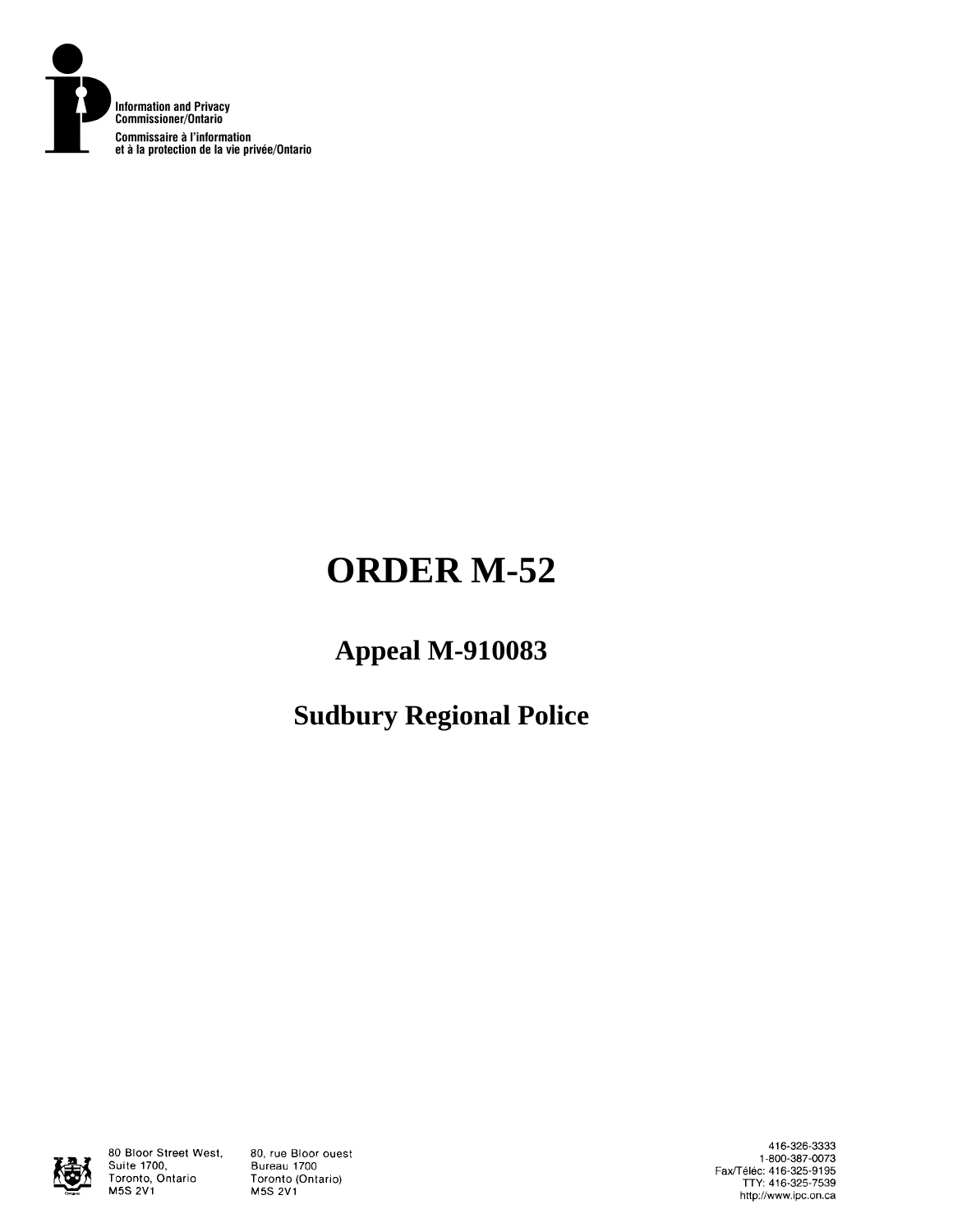# **ORDER**

# **BACKGROUND:**

The Sudbury Regional Police (the Police) received a request under the Municipal Freedom of Information and Protection of Privacy Act (the Act). The requester sought access to the reports and statements concerning a charge of first degree murder including police reports, etc. sent to Correctional Service of Canada.

Upon receipt of the request, the Freedom of Information and Privacy Co-ordinator for the Police wrote to the witnesses whose statements are contained in the record, inquiring whether they would consent to disclosure of their statements. Eleven witnesses did not reply. Of the nine witnesses who did respond, only one consented to the release of her statement. However, the Police did not disclose this statement to the requester.

The Police identified the record which responded to the request as consisting of three groups of information. Group A, pages 1-85, consists of a "Crown Brief" and a covering letter; Group B, pages 86-147, consists of pages from two police officers' notebooks; Group C, pages 148-186, consists of information sent by the appellant to the Ministry of the Solicitor General as well as a covering letter forwarding a copy to the Sudbury Regional Police.

The Police granted partial access to Group B of the record. Access to the remainder of the record was denied, either in whole or in part, pursuant to sections 8(2)(a), 9(1)(b), 15(a), 12 and 38(a) and 38(b) of the Act. Some information was severed from the record on the basis that it was not responsive to the appellant's request.

The requester appealed the decision of the Police.

The Appeals Officer obtained and reviewed a copy of the record. During mediation, the Police withdrew their claim for exemption pursuant to sections 15(a) and 9(1)(b) of the Act and released pages 148-186, Group C, to the appellant.

Further attempts at mediation proved unsuccessful. Accordingly, notice that an inquiry was being conducted to review the decision of the Police was sent to the appellant and the Police. Enclosed with each notice was a report prepared by the Appeals Officer, intended to assist the parties in making their representations concerning the subject matter of the appeal. Representations were received from the Police only.

# **PRELIMINARY ISSUE:**

Pages 74 and 76 of the record are identical to pages 168 and 169. As pages 168 and 169 have already been released to the appellant, pages 74 and 76 are not at issue in this appeal. In addition, the Police have identified all or parts of pages 87, 88, 101, 103, 105 to 128, 130 and 147 as containing information which is not responsive to the appellant's request. I have reviewed these pages of the

#### **[IPC Order M-52/October 14,1992]**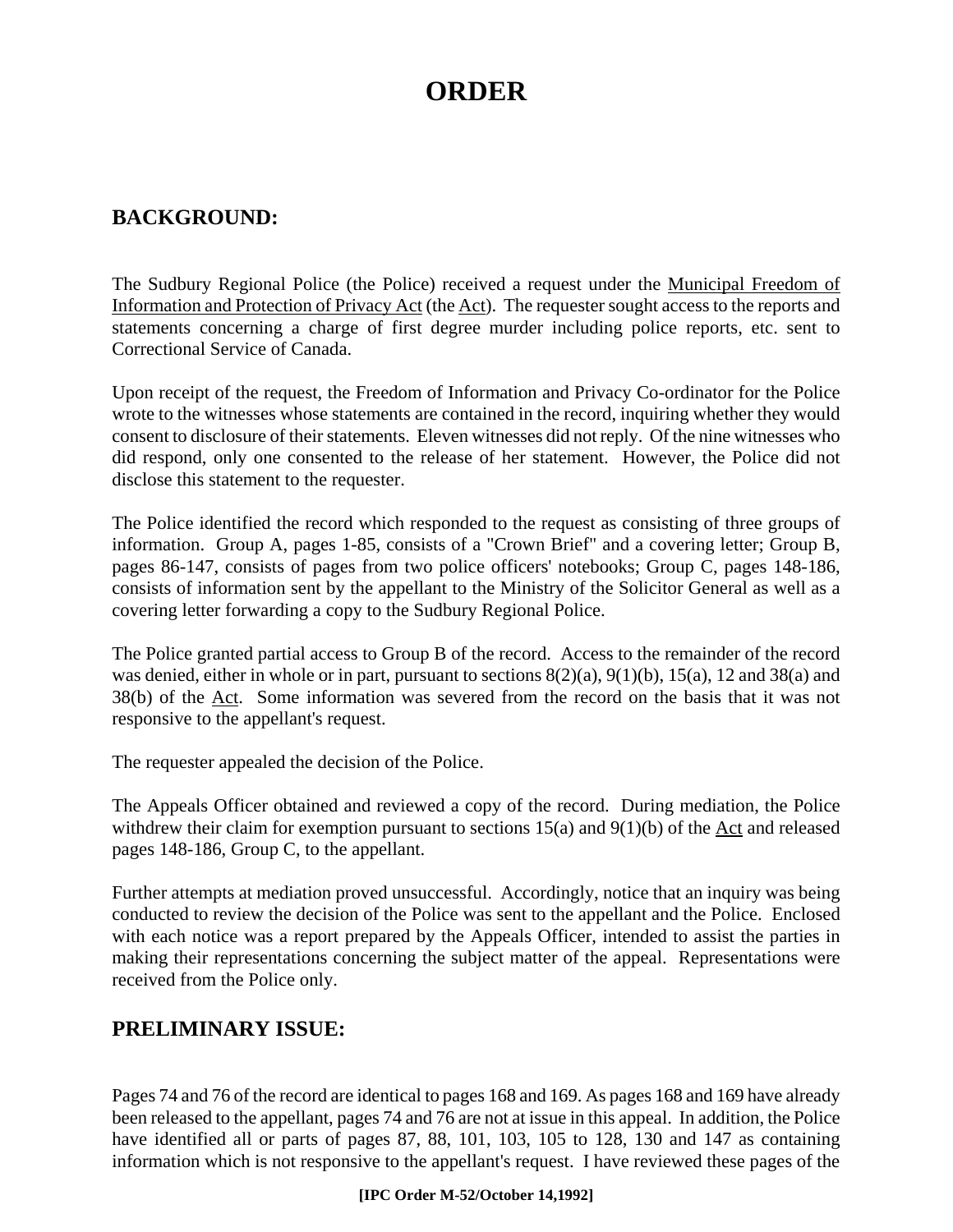record and I agree that all or parts of them contain information which is not responsive to the appellant's request and, accordingly, this information falls outside the scope of this appeal.

The record at issue in this appeal is: Group A, pages 1-85. Pages 1, 2 and 63-66 were exempted in their entirety pursuant to sections 8(2)(a) and 12; pages 3-62, 67-73, 75 and 77-85 were exempted in their entirety pursuant to sections  $8(2)(a)$ ,  $12$ ,  $14(2)(e)$ ,  $14(3)(a)$  and (b) and  $38(a)$  and (b); Group B, Pages 89-92, 102-106, 108-110, 114-116, 118-120, 130, 133, 139, 140 and 141-147 were all exempted pursuant to sections  $8(2)(a)$ ,  $14(3)(b)$ ,  $14(2)(e)$  and  $14(2)(h)$ ,  $38(a)$  and (b). Page 104 was also exempted pursuant to section 14(3)(a).

### **ISSUES:**

The issues arising in this appeal are:

- A. Whether the information contained in the requested record qualifies as "personal information" as defined in section 2(1) of the Act.
- B. If the answer to Issue A is yes, whether the discretionary exemption provided by section 38(b) applies.
- C. Whether the record qualifies for exemption under section  $8(2)(a)$  of the Act.
- D. Whether the record qualifies for exemption under section 12 of the Act.
- E. If the answer to Issue C and/or Issue D is yes, whether the discretionary exemption provided by section 38(a) applies.

## **SUBMISSIONS/CONCLUSIONS:**

#### **ISSUE A: Whether the information contained in the requested record qualifies as "personal information" as defined in section 2(1) of the Act.**

Section 2(1) of the Act reads as follows:

In this Act,

"personal information" means recorded information about an identifiable individual, including,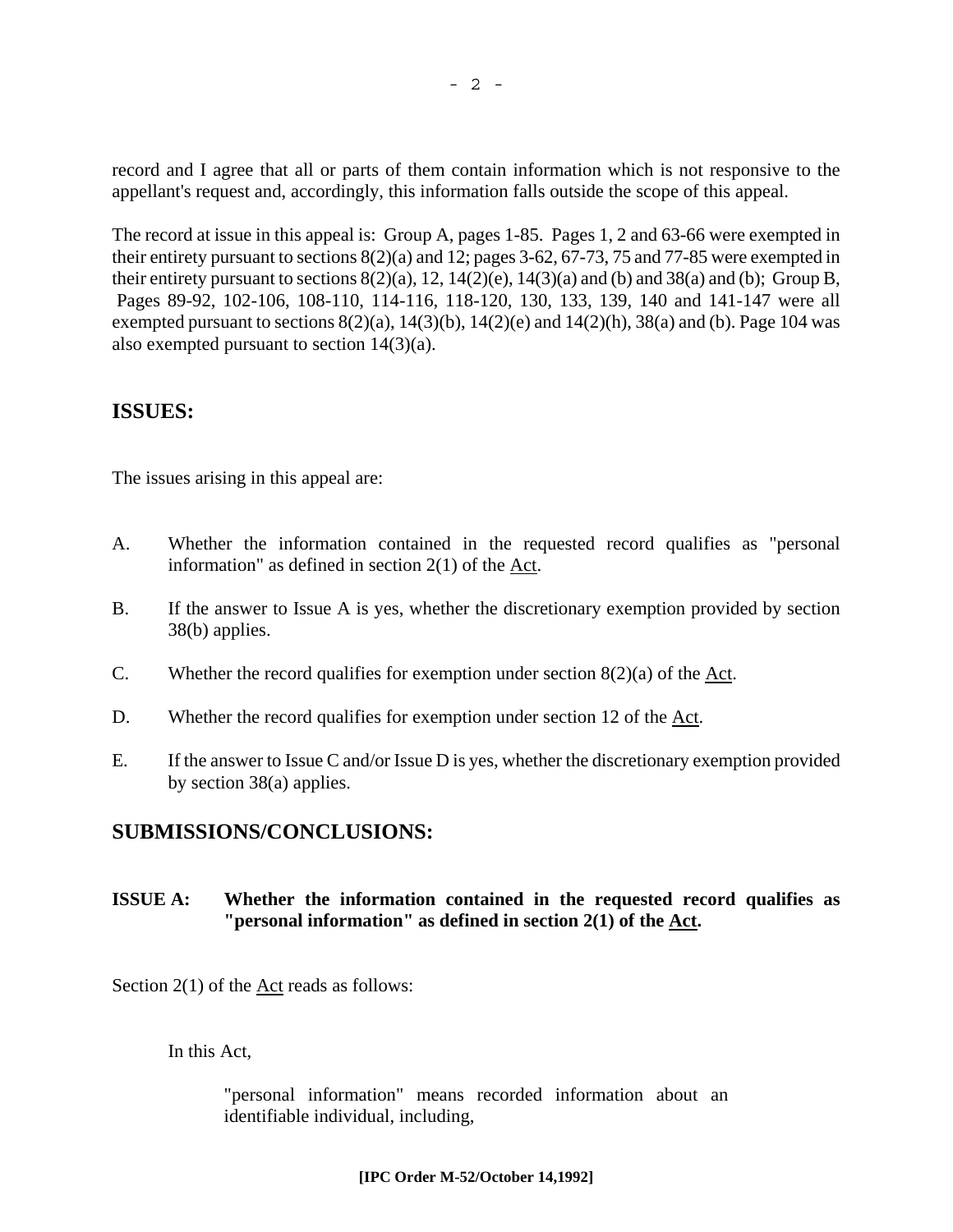- (a) information relating to the race, national or ethnic origin, colour, religion, age, sex, sexual orientation or marital or family status of the individual,
- (b) information relating to the education or the medical, psychiatric, psychological, criminal or employment history of the individual or information relating to financial transactions in which the individual has been involved,
- (c) any identifying number, symbol or other particular assigned to the individual,
- (d) the address, telephone number, fingerprints or blood type of the individual,
- (e) the personal opinions or views of the individual except if they relate to another individual,
- (f) correspondence sent to an institution by the individual that is implicitly or explicitly of a private or confidential nature, and replies to that correspondence that would reveal the contents of the original correspondence,
- (g) the views or opinions of another individual about the individual, and
- (h) the individual's name if it appears with other personal information relating to the individual or where the disclosure of the name would reveal other personal information about the individual;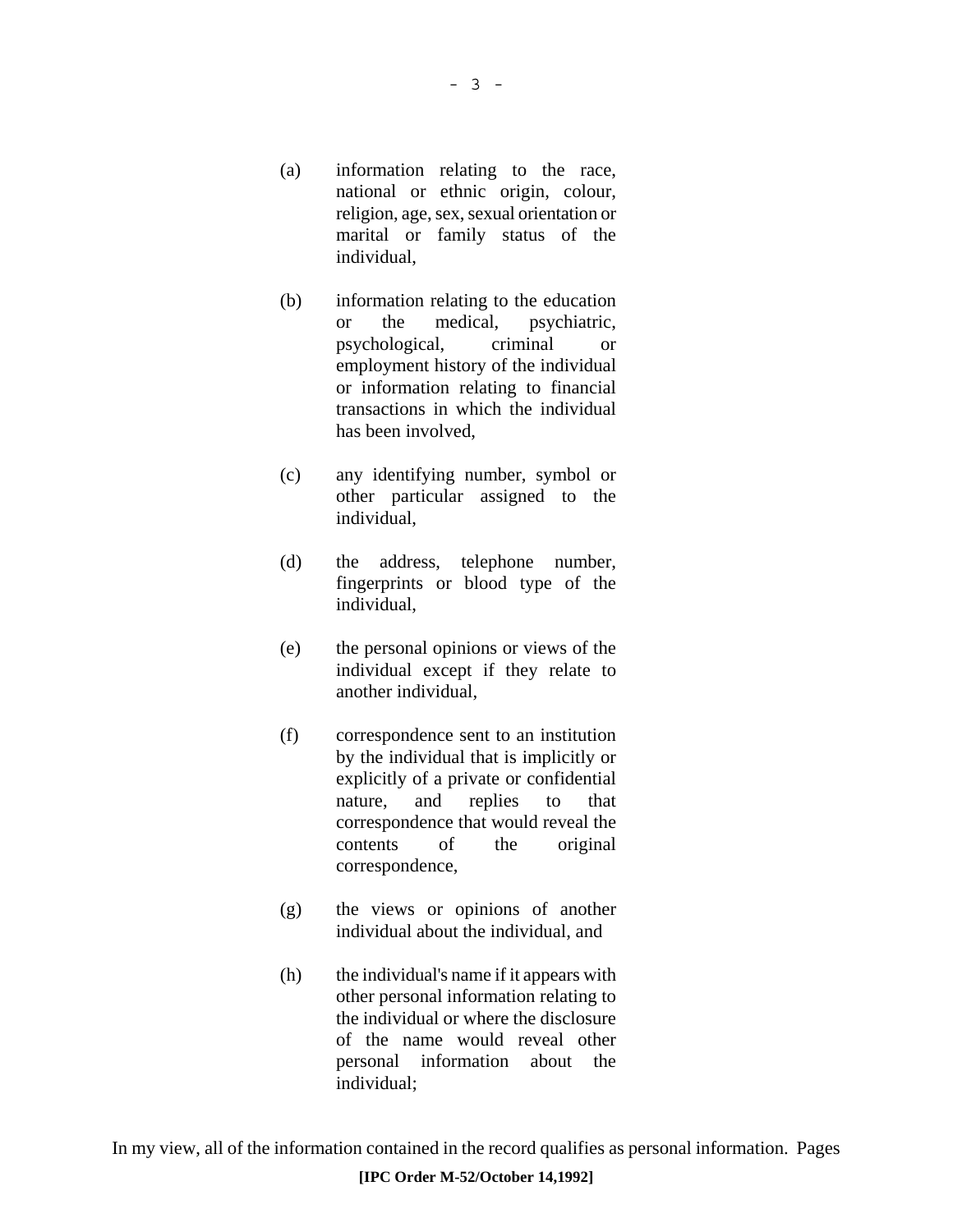1, 2, 63 - 66 and 75 of Group A of the record contain the personal information of the appellant only. All of Group B and the remaining pages of Group A contain the personal information of the appellant and other individuals.

### **ISSUE B: If the answer to Issue A is yes, whether the discretionary exemption provided by section 38(b) applies.**

I have found under Issue A that all of Group B and Group A, with the exception of pages 1, 2, 63-66 and 75, of the record contain the "personal information" of the appellant and other individuals. This information consists of the names, addresses and statements of individuals other than the appellant.

Section 36(1) of the Act gives the appellant a general right of access to personal information about him/her which is in the custody or under the control of the Police. However, this right of access is not absolute. Section 38 provides a number of exceptions to this general right of access. Specifically, section 38(b) of the Act states:

A head may refuse to disclose to the individual to whom the information relates personal information,

if the disclosure would constitute an unjustified invasion of another individual's personal privacy;

Section 38(b) of the Act introduces a balancing principle. The Police must look at the information and weigh the requester's right of access to his/her own personal information against another individual's right to the protection of his/her privacy. If the Police determine that release of the information would constitute an unjustified invasion of the other individual's personal privacy, then section 38(b) gives the Police the discretion to deny the requester access to his/her own personal information (Orders M-3, M-22).

Sections 14(2) and (3) of the <u>Act</u> provide guidance in determining whether disclosure of personal information would result in an unjustified invasion of the personal privacy of an individual other than the requester. Section 14(3) of the Act lists a series of circumstances which, if present, would raise the presumption of an unjustified invasion of personal privacy (Orders M-3, M-22).

The Police have relied on sections  $14(3)(a)$  and (b) of the Act which provide:

A disclosure of personal information is presumed to constitute an unjustified invasion of personal privacy if the personal information

(a) relates to a medical, psychiatric or psychological history, diagnosis, condition, treatment or evaluation;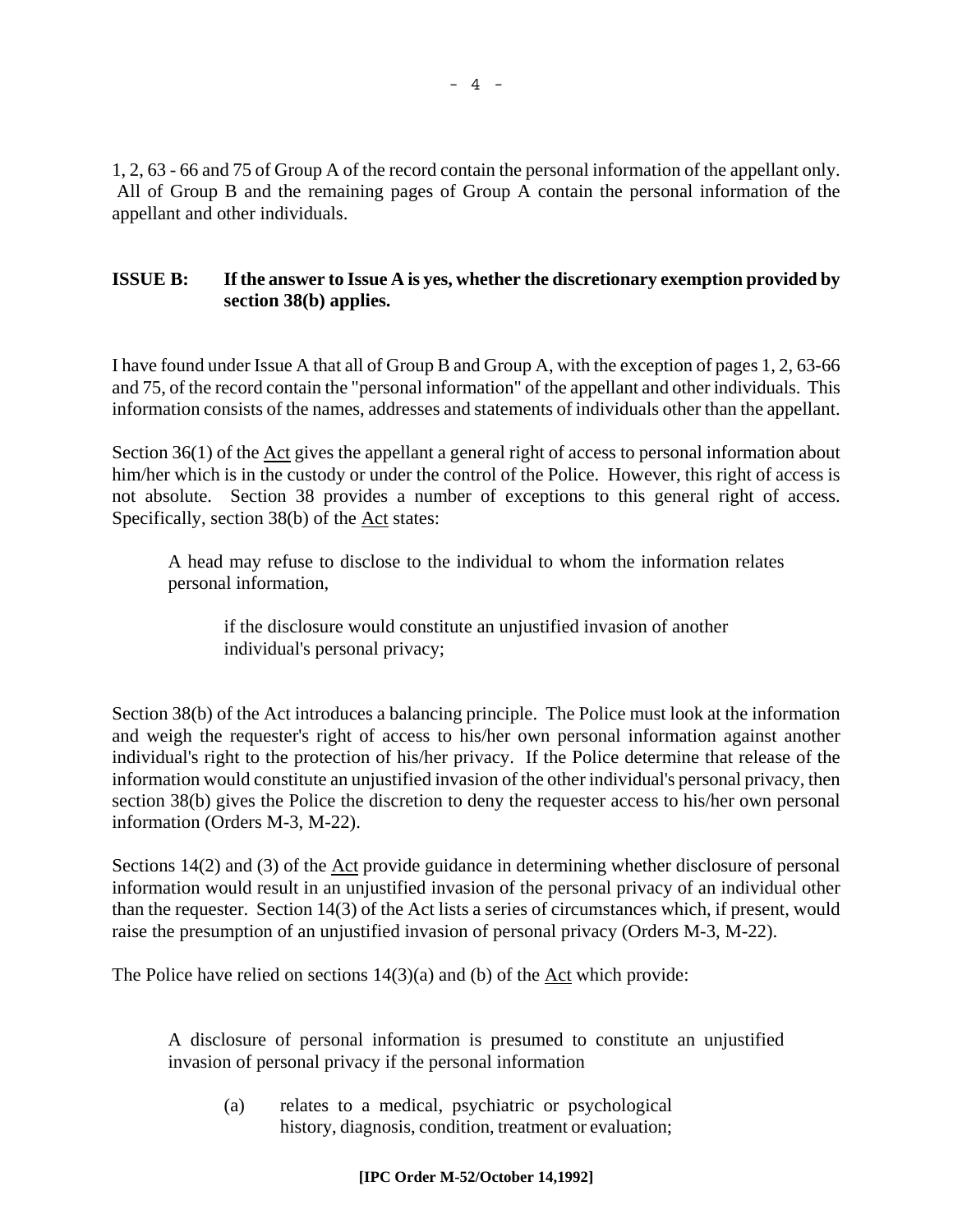(b) was compiled and is identifiable as part of an investigation into a possible violation of law, except to the extent that disclosure is necessary to prosecute the violation or to continue the investigation;

In their representations, the Police state:

When the officers made the notes in question, they were conducting an investigation into the murder of [the victim]. Personal information was collected about individuals other than the appellant. It is our contention that this information was compiled and is identifiable as part of an investigation into a possible violation of law and that release of this information would constitute an unjustified invasion of personal privacy.

In my view, the names, addresses and statements of individuals other than the appellant contained in Group B and Group A, contain personal information which was compiled as part of an investigation into a possible violation of law, namely the Criminal Code. Accordingly, the requirements for a presumed unjustified invasion of personal privacy under section 14(3)(b) have been satisfied.

I will now consider whether any other provisions of the Act come into play to rebut this presumption. Section 14(4) outlines a number of circumstances which, if they exist, could operate to rebut a presumption under section 14(3). In my view, the record does not contain any information that pertains to section 14(4).

It could be that in an unusual case, a combination of the circumstances set out in section 14(2) might be so compelling as to outweigh a presumption under section 14(3). However, such a case would be extremely unusual (Orders M-5, M-6).

Although the appellant did not make representations on this issue, I have reviewed the various factors contained in section 14(2) and the record, and, in my view, with the exception of page 15, the presumption in section 14(3)(b) of the Act has not been rebutted.

Since the individual whose personal information is contained in page 15 of the record has consented to the disclosure of the information, the presumption found in section 14(3)(b) does not apply to it.

In the circumstances of this appeal, I am of the opinion that disclosure of all of Group B and all of Group A with the exception of pages 1, 2, 15, 63-66 and 75, would constitute an unjustified invasion of the personal privacy of individuals other than the appellant, and, therefore, these pages qualify for exemption under section 38(b) of the Act.

Section 38(b) is a discretionary exemption. I have reviewed the representations of the Police regarding the exercise of the discretion to refuse to disclose the information at issue and I find nothing to indicate that the exercise of discretion was improper.

Section 38(a) provides another exception to the general right of access to personal information by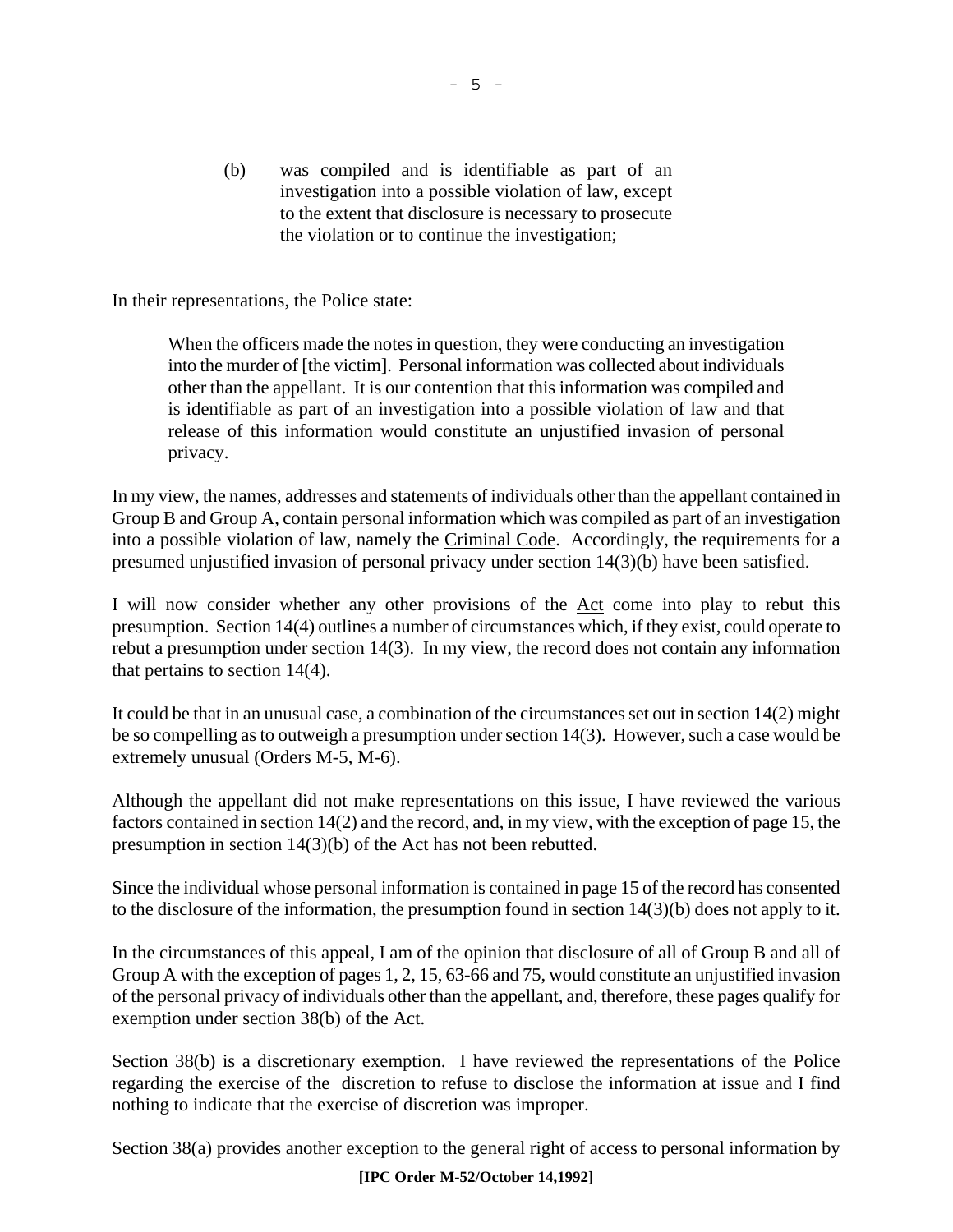the person to whom the information relates. Section 38(a) provides that:

A head may refuse to disclose to the individual to whom the information relates personal information,

(a) if section 6, 7,  $\underline{8}$ , 9, 10, 11,  $\underline{12}$ , 13 or 15 would apply to the disclosure of that personal information; (emphasis added)

I will now consider whether sections  $8(2)(a)$  and 12 of the Act apply to pages 1, 2, 15, 63-66 and 75 of the record.

#### **ISSUE C:** Whether the record qualifies for exemption under section 8(2)(a) of the <u>Act</u>.

Section 8(2)(a) reads as follows:

A head may refuse to disclose a record,

(a) that is a report prepared in the course of law enforcement, inspections or investigations by an agency which has the function of enforcing and regulating compliance with a law;

In order to qualify for exemption under section 8(2)(a) of the Act, a record must satisfy each part of the following three part test:

- 1. the record must be a report; **and**
- 2. the report must have been prepared in the course of law enforcement, inspections or investigations; **and**
- 3. the report must have been prepared by an agency which has the function of enforcing and regulating compliance with a law.

(Order M-12)

The word "report" is not defined in the Act. However, it is my view that in order to satisfy the first part of the test, i.e. to be a report, a record must consist of a formal statement or account of the results of the collation and consideration of information. Generally speaking, results would not include mere observations or recordings of fact (Order M-12).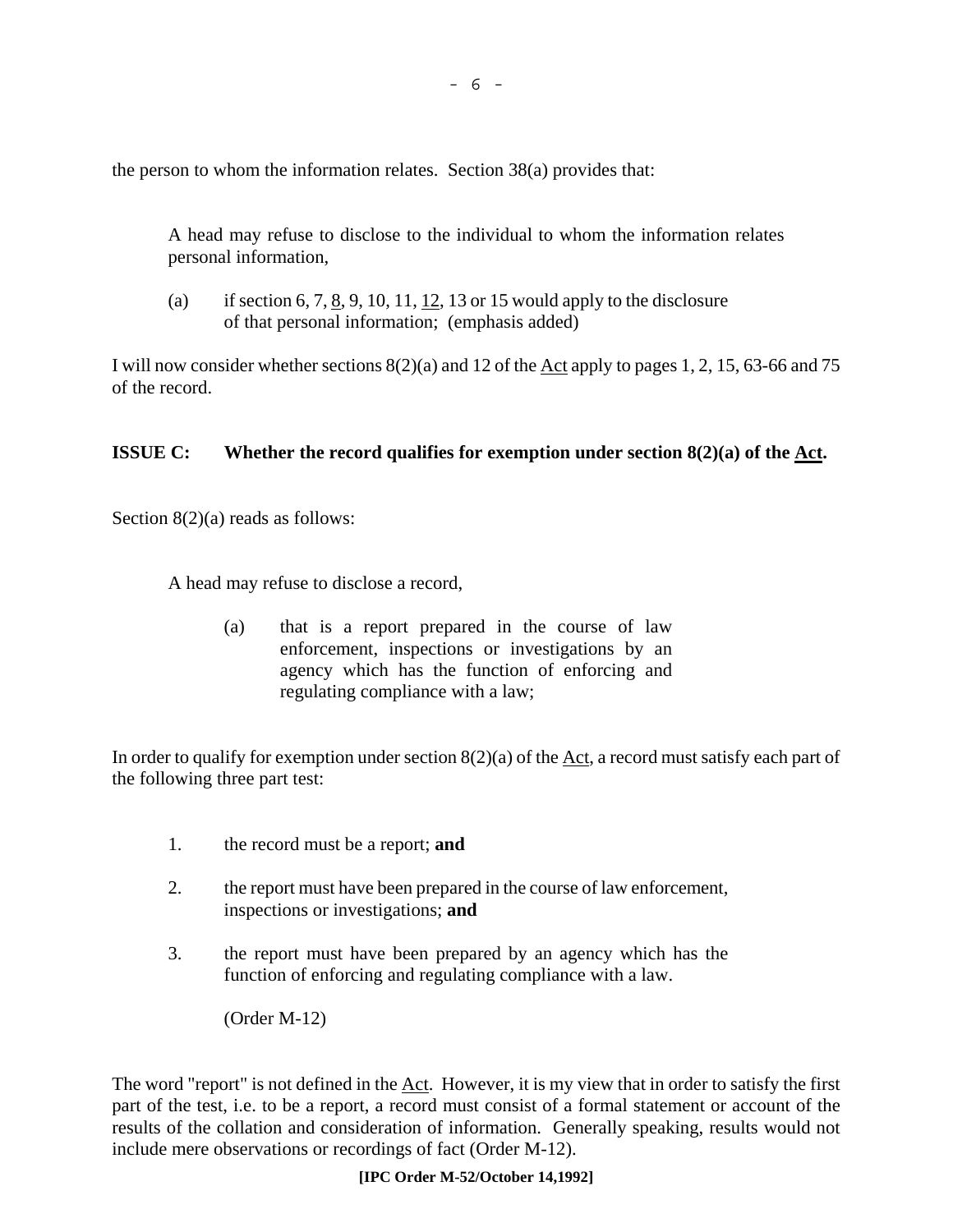In my view, neither the Crown Brief as a whole, or pages 1, 2, 15 and 75 meet the definition of report. The brief as a whole and these individual pages contain observations or recordings of fact. Therefore, section 8(2)(a) does not apply.

The "Alcohol Influence Test Report", pages 63-66, is a report prepared in the course of law enforcement by an agency which has the function of enforcing and regulating compliance with a law. In my view, it meets all three parts of the test and, therefore, section 8(2)(a) applies.

### **ISSUE D: Whether the record qualifies for exemption under section 12 of the Act.**

The pages to which the section  $8(2)(a)$  exemption did not apply are:

- ! cover sheet to the "Crown Brief" (page 1);
- ! covering letter to the Crown Brief dated February 11, 1985 (page 2);
- ! "will say" statement (page 15); and
- ! consent form (page 75).

Section 12 of the Act reads as follows:

A head may refuse to disclose a record that is subject to solicitor-client privilege or that was prepared by or for counsel employed or retained by an institution for use in giving legal advice or in contemplation of or for use in litigation.

In Order M-2, dated August 15, 1991, I stated that section 12 provides an institution with the discretion to refuse to disclose:

- 1. A record that is subject to the common law solicitor-client privilege; or
- 2. A record which was prepared by or for counsel employed or retained by an institution for use in giving legal advice or in contemplation of or for use in litigation.

In their representations, the Police state, "the entire Crown Brief is subject to solicitor-client privilege. It was prepared for crown counsel in contemplation of or for use in litigation".

I have reviewed pages 1, 2, 15 and 75 of the record and the representations of the Police. In my view, these pages cannot qualify for exemption under section 12 as the relationship between the

#### **[IPC Order M-52/October 14,1992]**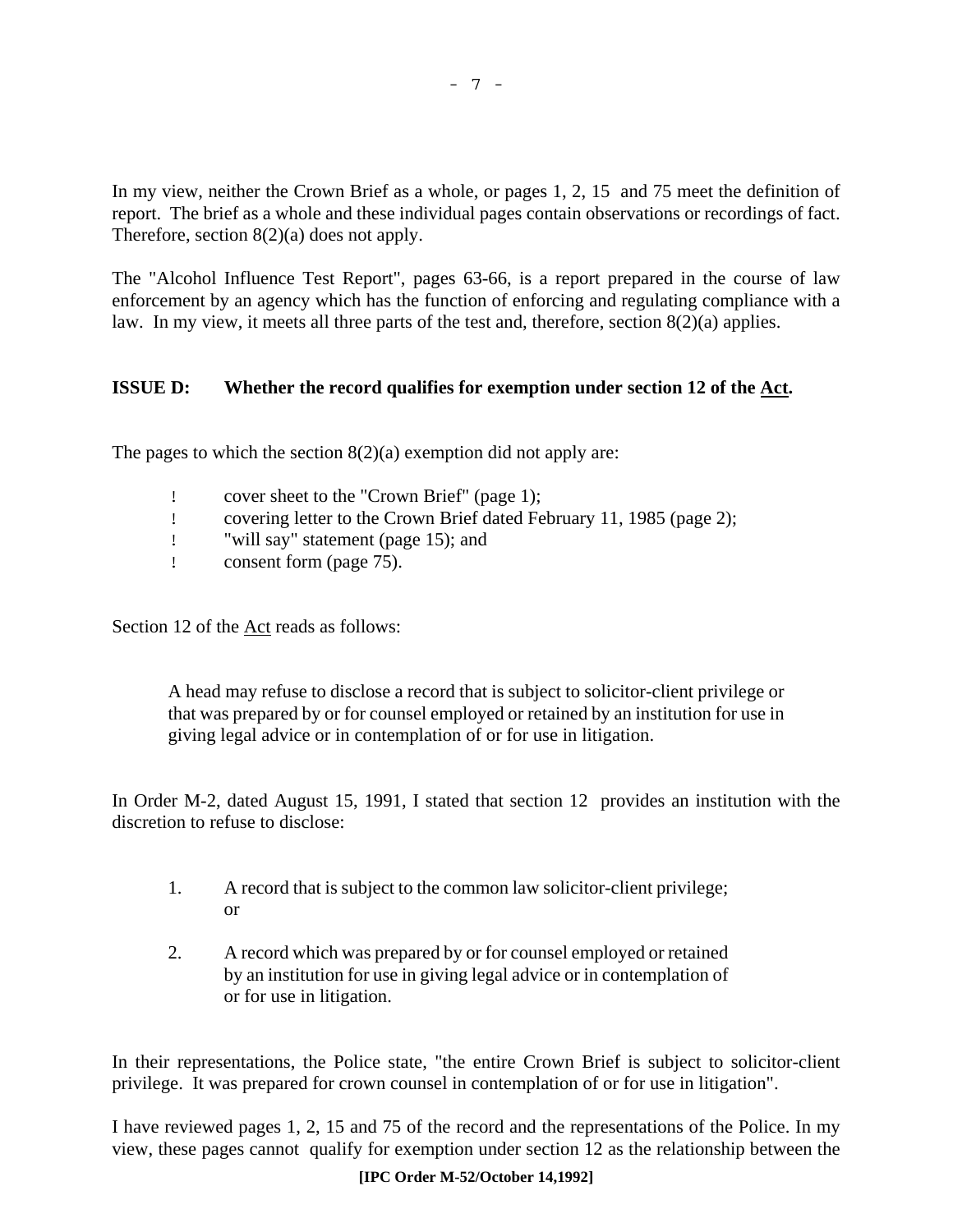Police and a Crown Attorney is not that of solicitor and client. The Police are not the clients of the Crown Attorney, and the Crown Attorney, who is an employee of the provincial government, is not "employed or retained" by the Police. Therefore, section 12 does not apply to pages 1, 2, 15 and 75 of the record.

### **ISSUE E: If the answer to Issue C and/or Issue D is yes, whether the discretionary exemption provided by section 38(a) applies.**

Having found that section 8(2)(a) and section 12 do not apply to pages 1, 2, 15 and 75 of the record, I need not consider Issue E in relation to those pages.

Pages 63-66 contain the personal information of the appellant only and under Issue C, I have determined that section 8(2)(a) applies to these pages. Therefore, the exemption provided by section 38(a) applies and gives the Police the discretion to refuse disclosure.

In all cases where discretion is exercised under section 38(a), I will look very carefully at the manner in which the discretion has been exercised. Having reviewed the representations of the Police, I find nothing improper in the exercise of discretion and would not alter it on appeal.

# **ORDER:**

- 1. I uphold the decision of the Police not to disclose all of Group B and all of Group A, with the exception of pages 1, 2, 15 and 75.
- 2. I order the Police to disclose pages 1, 2, 15 and 75 to the appellant within fifteen days of the date of this order.
- 3. The Police are further ordered to advise me in writing within five (5) days of the date on which disclosure was made. This notice should be forwarded to my attention, c/o Information and Privacy Commissioner/Ontario, 80 Bloor Street West, Suite 1700, Toronto, Ontario, M5S 2V1.
- 4. In order to verify compliance with this order, I order the head to provide me with a copy of the pages disclosed to the appellant pursuant to provision 2, **only** upon request.